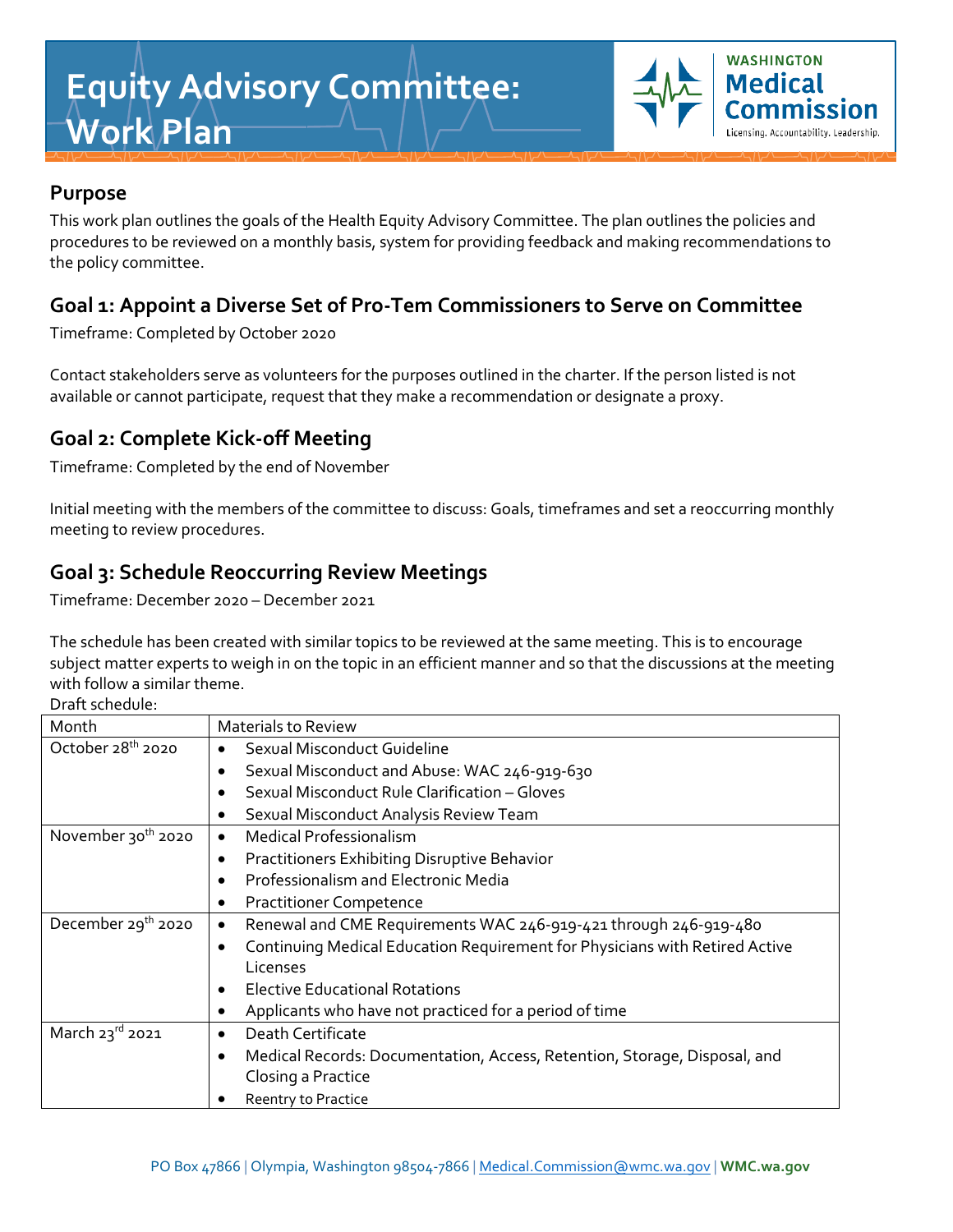|                                 | Reentry to Practice for Suspended Licensees<br>$\bullet$                                     |
|---------------------------------|----------------------------------------------------------------------------------------------|
| June 16 <sup>th</sup> 2021      | Delegation and the use of Laser<br>$\bullet$                                                 |
|                                 | Laser, Light, Radiofrequency, Plasma Device: WAC 246-919-605<br>$\bullet$                    |
|                                 | Delegation of Decision-Making Authority to Health Law Judges<br>$\bullet$                    |
|                                 | Personal Appearance<br>$\bullet$                                                             |
|                                 | Nonsurgical Cosmetic Procedures: WAC 246-919-606<br>٠                                        |
|                                 | Office Based Surgery: WAC 246-919-601<br>$\bullet$                                           |
|                                 | Overlapping and Simultaneous Elective Surgeries<br>$\bullet$                                 |
|                                 | Communicating Test Results to Patients<br>$\bullet$                                          |
|                                 | Transmission of Time Critical Information                                                    |
|                                 | Self-Treatment or Treatment of Immediate Family Members<br>$\bullet$                         |
|                                 | <b>Treating Partners of Patients with STDs</b><br>$\bullet$                                  |
| September 15 <sup>th</sup> 2021 | Telemedicine<br>$\bullet$                                                                    |
|                                 | Telemedicine and Continuity of Care<br>٠                                                     |
|                                 | <b>Policy Development</b><br>$\bullet$                                                       |
|                                 | Applications and Examinations WAC 246-919-300 through 246-919-396<br>$\bullet$               |
|                                 | Physician Assistants Ordering Restraint and Seclusion<br>$\bullet$                           |
|                                 | Physician Assistants' Use of DEA Waiver for Buprenorphine<br>$\bullet$                       |
|                                 | Ownership of Clinics by Physician Assistants<br>$\bullet$                                    |
|                                 | Pain Management: WAC 246-919-850<br>$\bullet$                                                |
|                                 | Opioid Prescribing & Monitoring for Allopathic Physicians and Physician Assistants           |
|                                 | Opioid Prescribing & Monitoring for Patients                                                 |
|                                 | Exempting Patients in Nursing Homes and Long-Term Acute Care Hospitals from<br>$\bullet$     |
|                                 | the Opioid Prescribing Rules.                                                                |
|                                 | Approved Pain Management Specialist Entities                                                 |
| November 16 <sup>th</sup> 2021  | Medical Marijuana Authorization Guidelines<br>$\bullet$                                      |
|                                 | A Collaborative Approach to Reducing Medical Error and Enhancing Patient Safety<br>$\bullet$ |
|                                 | Complainant Request for Reconsideration - Closed Cases<br>$\bullet$                          |
|                                 | <b>Impact Statement</b><br>$\bullet$                                                         |
|                                 | Newsletter Review<br>$\bullet$                                                               |
|                                 | Processing Complaints Against Licensees Enrolled in the WPHP                                 |
|                                 | Processing Complaints Against Medical Students, Resident, and Fellows<br>$\bullet$           |
|                                 | <b>Whistleblower Protection</b>                                                              |
|                                 | Adjudicative Procedures WAC 246-919-520                                                      |

## **Goal 4: Complete Monthly Meetings**

Timeframe: Reoccurring Monthly until December 2021

#### **Prior to the meeting***:*

Committee staff will put materials on the WMC website for review by the committee members and the public. Committee members will review the materials and complete the policy [feedback form.](#page-2-0) The public will be able leave comments on the website.

Committee staff will compile the comments submitted by the public and provide them to the committee for review. In an effort to make the virtual monthly meeting as efficient as possible, the committee member will be able to indicate if the policy/procedure needs to be discussed with the larger group. Policies that do not require an in-person discussion will be placed on a "consent agenda" and approved by the committee.

#### **During the meeting:**

Policies can be pulled from the 'consent agenda' if further discussion is needed. Policies that were specified on the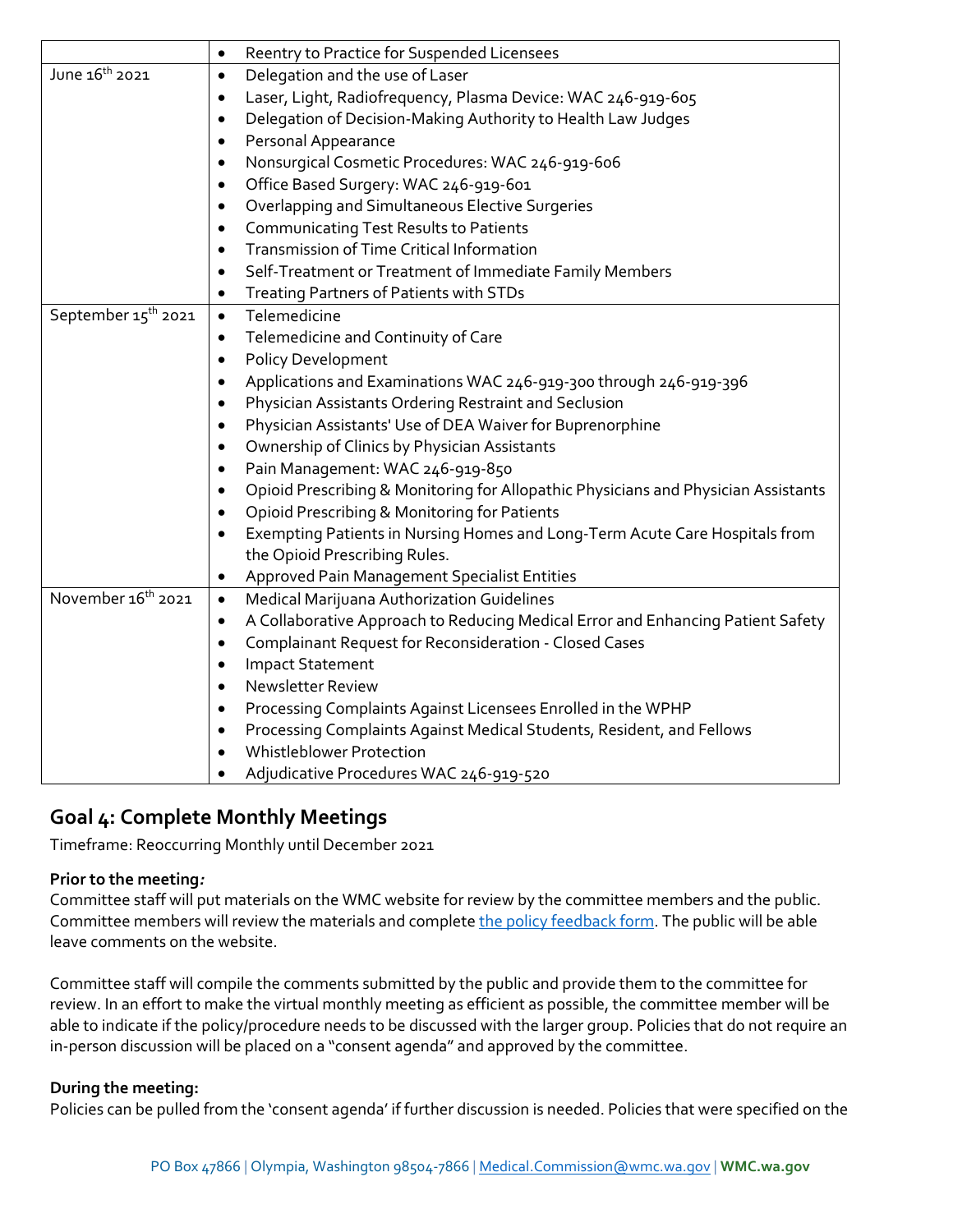feedback form as needing discussion will be indicated on the agenda. Staff will document recommendations from the committee.

## **Goal 5: Make Recommendations to the Policy Committee**

Timeframe: As needed/Ongoing

Committee chair will be responsible for presenting the findings and recommendations to the WMC policy committee in a standing agenda item. If the committee chair is unavailable, a staff member will present on their behalf. All committee members are encouraged to attend the meeting and be available to answer any clarifying questions.

### **Goal 6: Ad-hoc workgroups for further review**

#### Timeframe: As needed/Ongoing

<span id="page-2-0"></span>There may be policies that require additional wordsmithing and research outside of the monthly discussion. The Committee chair, at their own discretion, or the discretion of the WMC policy committee will call for volunteers to meet outside of the monthly meeting to provide in depth research and recommendations to the group.